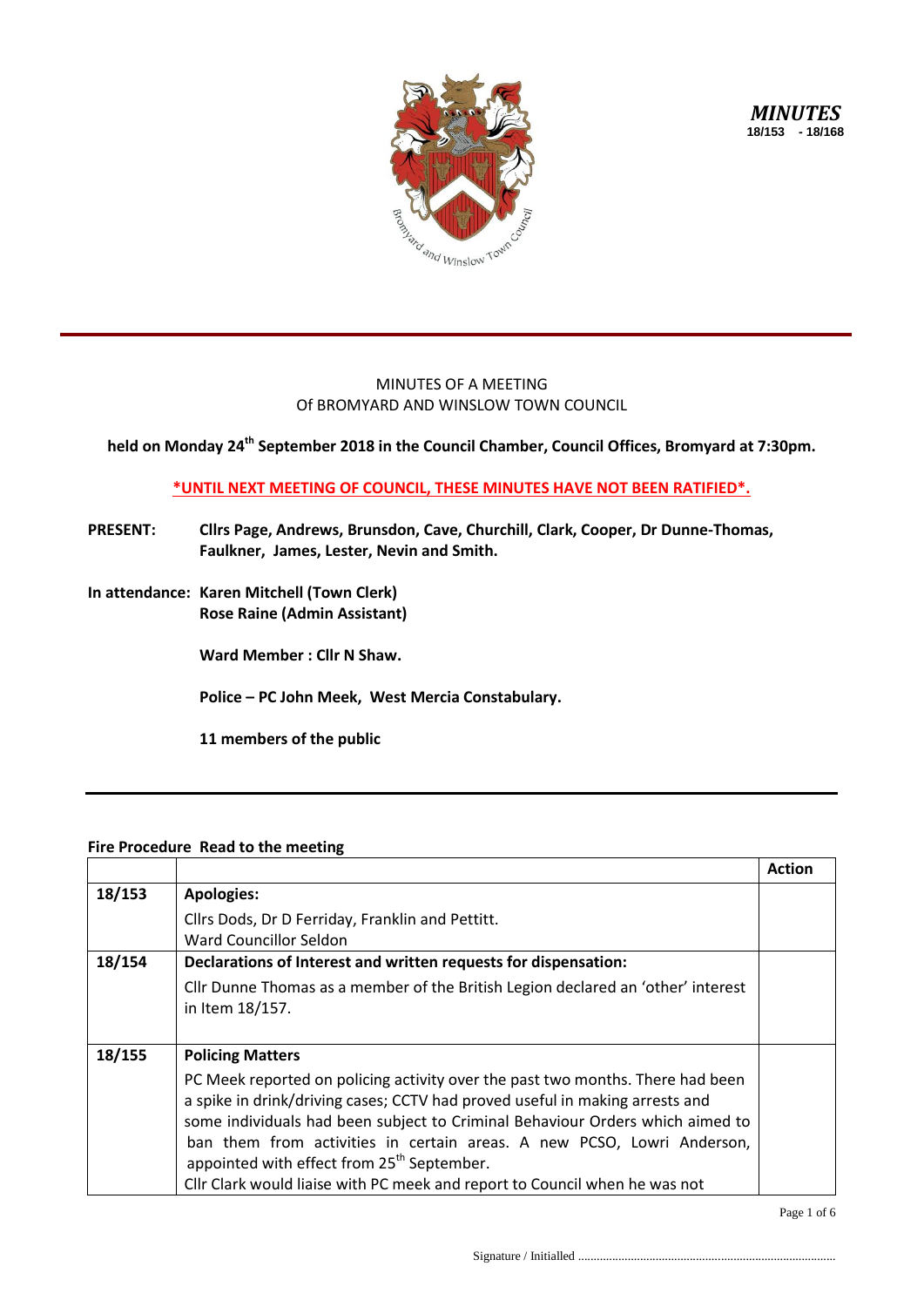|        | available.                                                                                                                                                                                                                                                                                                                                                                                                                                                                |  |
|--------|---------------------------------------------------------------------------------------------------------------------------------------------------------------------------------------------------------------------------------------------------------------------------------------------------------------------------------------------------------------------------------------------------------------------------------------------------------------------------|--|
|        | The Chairman informed members at the West Mercia Police Awards the top 4                                                                                                                                                                                                                                                                                                                                                                                                  |  |
|        | Awards had been related to a policing incident in Bromyard.                                                                                                                                                                                                                                                                                                                                                                                                               |  |
| 18/156 | <b>Public Question Time:</b>                                                                                                                                                                                                                                                                                                                                                                                                                                              |  |
|        | A member of the public expressed concern about arrangements for<br>Remembrance Sunday/Armistice Day and felt strongly that wreath laying and the<br>11'oclock silence should take place at the War Memorial in the Church rather<br>than at the Memorial Garden.<br>A representative of the British Legion explained their role was to offer advice<br>on the organisation of any event.<br>An active soldier stressed the event was about remembering the fallen.        |  |
| 18/157 | Remembrance Sunday/100 <sup>th</sup> Anniversary of Armistice - 11.11.2018.                                                                                                                                                                                                                                                                                                                                                                                               |  |
|        | The Chairman gave an update on arrangements for the event on $11th$ November,<br>2018. Concerns had been raised by a local resident on the proposals to mark the<br>Day.<br>The Chairman explained that due to the unique occasion of Remembrance<br>Sunday, Armistice Day and the 100 <sup>th</sup> Anniversary of the end the First World War<br>all falling on the same day, it was felt that a combined event with the emphasis                                       |  |
|        | on an outdoor service would encourage more people to take part whilst<br>remembering all those who have served and given their lives not only in<br>world wars but also in other conflicts.<br>The Chairman stated he had written to all members to seek their views on his<br>outline proposals though only one person had responded. He then tabled a<br>number of amendments as a result of further consultations held with interested<br>parties.                     |  |
|        | He proposed that the programme for the day's events as detailed in his letter to<br>all members sent on $7th$ August 2018, together with the amendments be<br>endorsed.                                                                                                                                                                                                                                                                                                   |  |
|        | This proposal was voted on and defeated.                                                                                                                                                                                                                                                                                                                                                                                                                                  |  |
|        | Cllr Lester proposed that the 11 o'clock 2 minutes silence be incorporated into<br>the church service.                                                                                                                                                                                                                                                                                                                                                                    |  |
|        | IT WAS RESOLVED that the Deputy Mayor in consultation with the Vicar arrange<br>that                                                                                                                                                                                                                                                                                                                                                                                      |  |
|        | the service in St Michael's Church be built around the 2 minutes silence<br>at 11 o'clock.                                                                                                                                                                                                                                                                                                                                                                                |  |
|        | after the service the congregation gather at the Town Green to hear the<br>church bells at 12 noon                                                                                                                                                                                                                                                                                                                                                                        |  |
|        | wreaths be laid at both the War Memorial in the church and at the<br><b>Memorial Garden</b>                                                                                                                                                                                                                                                                                                                                                                               |  |
| 18/158 | <b>Chairman's Report</b><br>Cllr Page gave details of the events he and the Mayoress had attended; a<br>particular highlight had been the Poppy Pageant held at the Rigby Club.<br>A meeting had been held with staff to discuss work issues; potentially a biannual<br>meeting. The results to be subject of a report to Staffing Committee.<br>The Civic Dinner on 22nd September had been well attended; the Mayor's<br>Charity Fund currently stood at around £2,000. |  |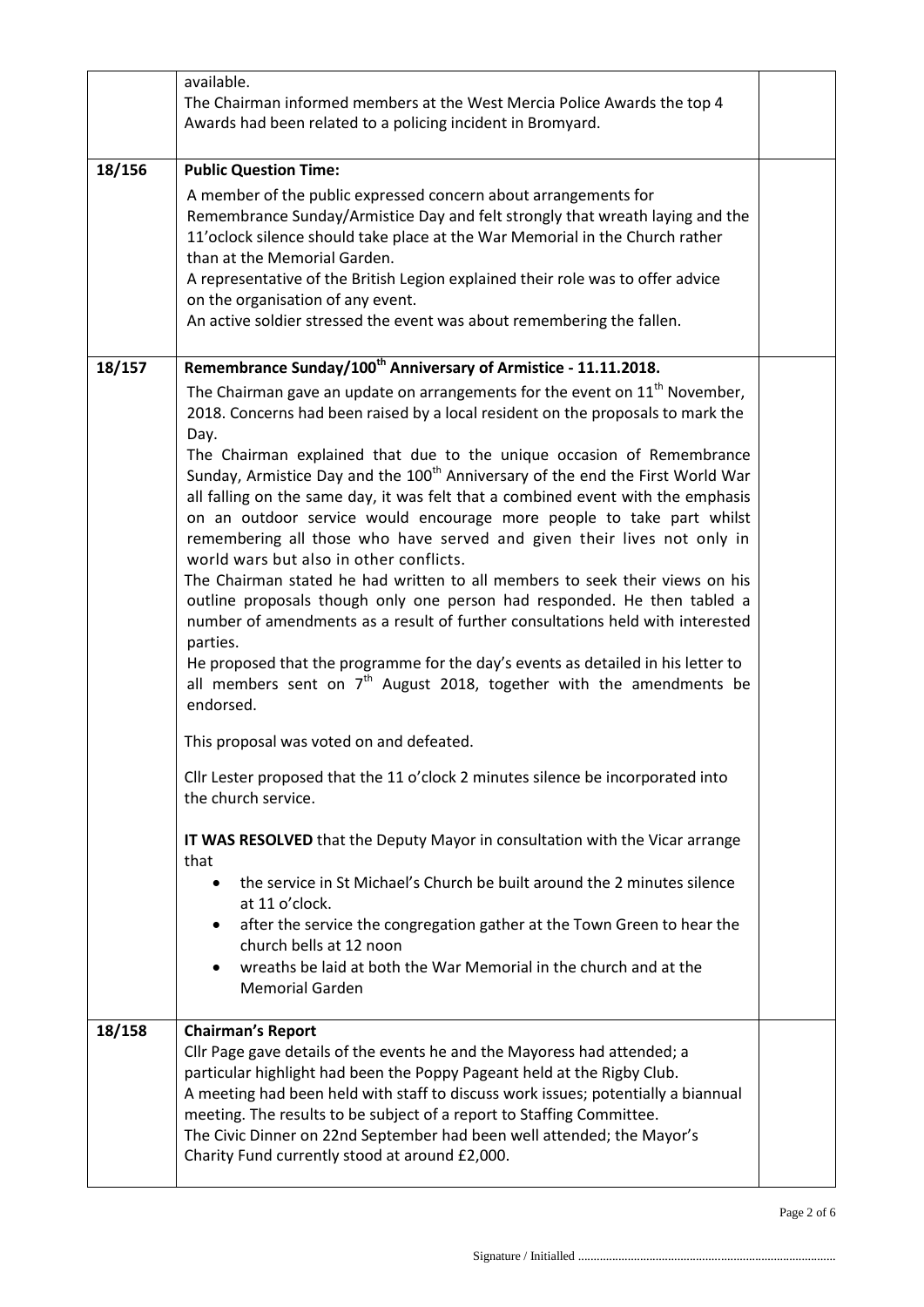| 18/159 | <b>Clerks Report</b><br>Updated copies of the Clerk's report had been circulated.<br><b>Noted</b>                                                                                                                                                                                                                                                                                                                                                                                                                                                           |  |
|--------|-------------------------------------------------------------------------------------------------------------------------------------------------------------------------------------------------------------------------------------------------------------------------------------------------------------------------------------------------------------------------------------------------------------------------------------------------------------------------------------------------------------------------------------------------------------|--|
| 18/160 | Minutes of the meeting of Council held on Monday 23rd July 2018<br>IT WAS RESOLVED to receive, approve and sign the amended Minutes (18/143)<br>of the Meeting of Council held on Monday 23 <sup>rd</sup> July 2018 as a true record<br>The minutes were duly signed by the Chairman.                                                                                                                                                                                                                                                                       |  |
| 18/161 | Matters Arising from the Minutes - INFORMATION ONLY:<br>As all items had been covered in the Clerks report this item not to be included in<br>future agendas.                                                                                                                                                                                                                                                                                                                                                                                               |  |
| 18/162 | <b>Committees and Working Parties</b>                                                                                                                                                                                                                                                                                                                                                                                                                                                                                                                       |  |
|        | 1. Planning & Economic Development Committee                                                                                                                                                                                                                                                                                                                                                                                                                                                                                                                |  |
|        | 1.1 IT WAS RESOLVED to receive and note the minutes of the meeting held<br>on 6 <sup>th</sup> August 2018.                                                                                                                                                                                                                                                                                                                                                                                                                                                  |  |
|        | 1.1.1<br>IT WAS RESOLVED to adopt the recommendation of the Planning &<br>Economic Development Committee (ref 18/79) to invite the Project<br>Development Officer of Community Led Housing to make a<br>presentation to the November meeting of council.                                                                                                                                                                                                                                                                                                    |  |
|        | 1.2 IT WAS RESOLVED to receive and note the unratified Minutes of the<br>meeting held on 3rd September 2018.                                                                                                                                                                                                                                                                                                                                                                                                                                                |  |
|        | To adopt the recommendation of the Planning & Economic<br>1.2.1<br>Development Committee (ref 18/88) That the Terms of Reference/<br>Standing Orders are amended as follows:<br>That the Town Clerk, following consultation with the Chair and the<br>Vice Chair of the Planning & Economic Development Committee, has<br>the authority to make comment to Herefordshire Council on those<br>less significant planning applications received at times when calling a<br>meeting of the Planning and Economic Development Committee<br>would be problematic. |  |
|        | 1.3 IT WAS RESOLVED to receive and note the unratified Minutes of the<br>meeting held on 11 <sup>th</sup> September 2018.                                                                                                                                                                                                                                                                                                                                                                                                                                   |  |
|        | 2. Finance & Properties Committee                                                                                                                                                                                                                                                                                                                                                                                                                                                                                                                           |  |
|        | 2.1 IT WAS RESOLVED to receive and note the Minutes of the meeting held<br>on 13 <sup>th</sup> August 2018.                                                                                                                                                                                                                                                                                                                                                                                                                                                 |  |
|        | 2.1.1<br>IT WAS RESOLVED To adopt the recommendation of the Finance &<br>Properties Committee (ref 18/125) Kempson Players - To transfer<br>land currently owned by the Town Council to the ownership of the<br>Kempson Players Charity - subject to legal guidance.<br>2.2 IT WAS RESOLVED to receive and note the unratifed Minutes of the<br>meeting held on 10 <sup>th</sup> September 2018.                                                                                                                                                            |  |
|        | 2.2.1<br>IT WAS RESOLVED To adopt the recommendation of the Finance and<br>Properties Committee (Min Ref. 18/134 Road Surfacing) - That a<br>budget sum of £5,000 be allocated from Reserves to contribute<br>towards road surface improvements in the town.                                                                                                                                                                                                                                                                                                |  |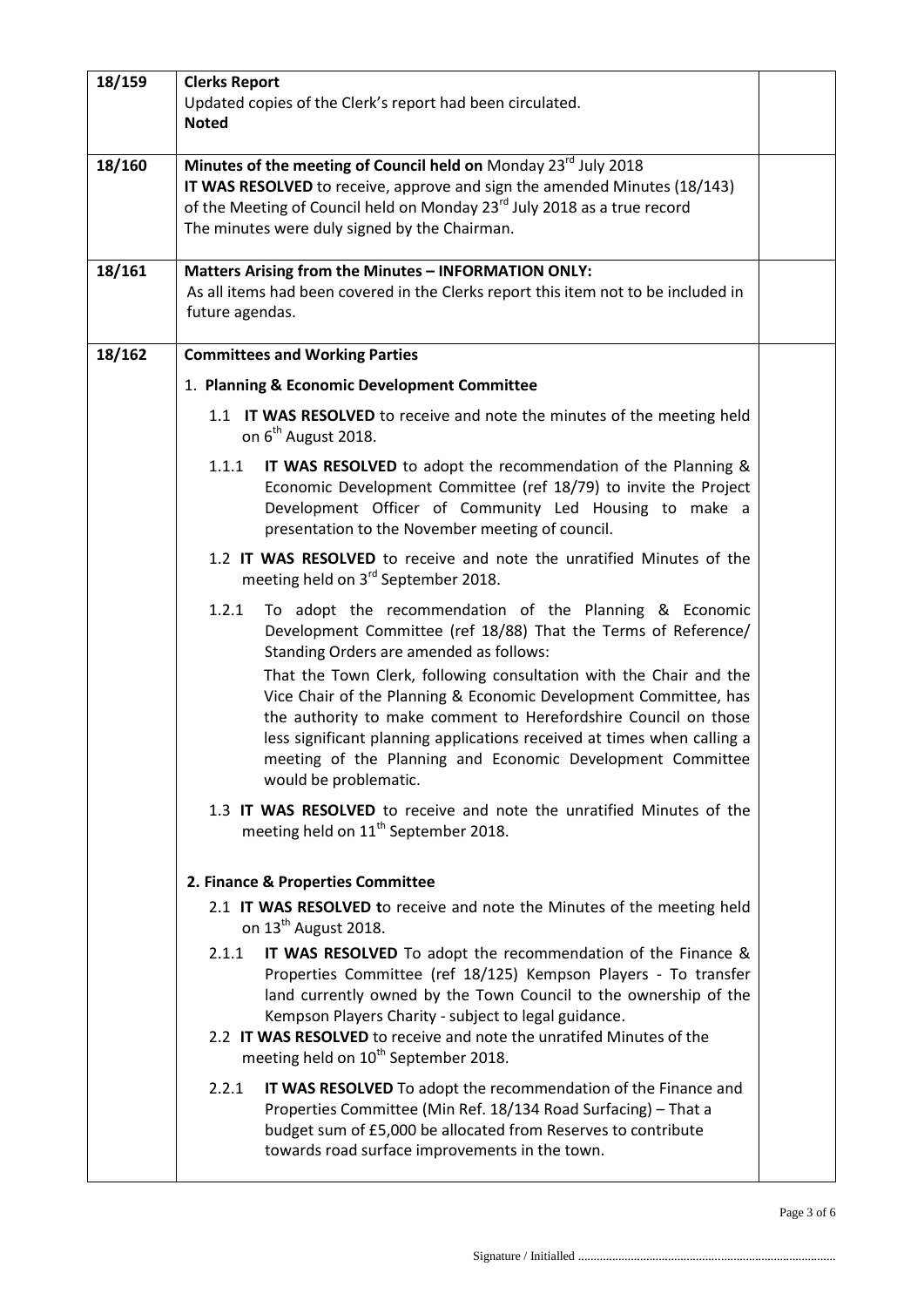| 3. Burial Committee<br>3.1 IT WAS RESOLVED to receive and note the unratified Minutes of the<br>meeting held on 17 <sup>th</sup> September 2018.<br>IT WAS RESOLVED to adopt the recommendation of the Burial<br>3.1.1<br>Committee (Min Ref. $18/42$ Grass Cutting Contract) - That the<br>content of the Cemetery contract be included in the Grass Cutting<br>contract for 2019-2022.<br>4. Traffic Management Working Party<br>4.1 IT WAS RESOLVED to receive and note the Minutes of the meeting held<br>on 12 <sup>th</sup> July 2018.<br>4.2 IT WAS RESOLVED to receive and note the Minutes of the meeting held<br>on 26 <sup>th</sup> July 2018.<br>4.2.1<br>IT WAS RESOLVED to adopt the following recommendations of the<br>Traffic Management Working Party :-<br>• Min. Ref 4. Pump Street - To carry on with existing plans for<br>Pump Street.<br>Min. Ref.5. White lines in The Square – To request that<br>Herefordshire Council, as the enforcing authority, line mark the<br>parking bays in the Market Square.<br>• Min. Ref. 6. Letter to businesses reference size of delivery<br>vehicles - To approve sending a letter to local businesses asking<br>them if it's possible to ask delivery firms to use suitably sized<br>delivery vehicles.<br>4.3 IT WAS RESOLVED To receive and note the Minutes of the meeting held<br>on 30 <sup>th</sup> August 2018.<br>IT WAS RESOLVED to adopt the following recommendations of the<br>4.3.1.<br><b>Traffic Management Working Party</b> |  |
|-----------------------------------------------------------------------------------------------------------------------------------------------------------------------------------------------------------------------------------------------------------------------------------------------------------------------------------------------------------------------------------------------------------------------------------------------------------------------------------------------------------------------------------------------------------------------------------------------------------------------------------------------------------------------------------------------------------------------------------------------------------------------------------------------------------------------------------------------------------------------------------------------------------------------------------------------------------------------------------------------------------------------------------------------------------------------------------------------------------------------------------------------------------------------------------------------------------------------------------------------------------------------------------------------------------------------------------------------------------------------------------------------------------------------------------------------------------------------------------------------------------|--|
|                                                                                                                                                                                                                                                                                                                                                                                                                                                                                                                                                                                                                                                                                                                                                                                                                                                                                                                                                                                                                                                                                                                                                                                                                                                                                                                                                                                                                                                                                                           |  |
|                                                                                                                                                                                                                                                                                                                                                                                                                                                                                                                                                                                                                                                                                                                                                                                                                                                                                                                                                                                                                                                                                                                                                                                                                                                                                                                                                                                                                                                                                                           |  |
|                                                                                                                                                                                                                                                                                                                                                                                                                                                                                                                                                                                                                                                                                                                                                                                                                                                                                                                                                                                                                                                                                                                                                                                                                                                                                                                                                                                                                                                                                                           |  |
|                                                                                                                                                                                                                                                                                                                                                                                                                                                                                                                                                                                                                                                                                                                                                                                                                                                                                                                                                                                                                                                                                                                                                                                                                                                                                                                                                                                                                                                                                                           |  |
|                                                                                                                                                                                                                                                                                                                                                                                                                                                                                                                                                                                                                                                                                                                                                                                                                                                                                                                                                                                                                                                                                                                                                                                                                                                                                                                                                                                                                                                                                                           |  |
|                                                                                                                                                                                                                                                                                                                                                                                                                                                                                                                                                                                                                                                                                                                                                                                                                                                                                                                                                                                                                                                                                                                                                                                                                                                                                                                                                                                                                                                                                                           |  |
|                                                                                                                                                                                                                                                                                                                                                                                                                                                                                                                                                                                                                                                                                                                                                                                                                                                                                                                                                                                                                                                                                                                                                                                                                                                                                                                                                                                                                                                                                                           |  |
|                                                                                                                                                                                                                                                                                                                                                                                                                                                                                                                                                                                                                                                                                                                                                                                                                                                                                                                                                                                                                                                                                                                                                                                                                                                                                                                                                                                                                                                                                                           |  |
|                                                                                                                                                                                                                                                                                                                                                                                                                                                                                                                                                                                                                                                                                                                                                                                                                                                                                                                                                                                                                                                                                                                                                                                                                                                                                                                                                                                                                                                                                                           |  |
|                                                                                                                                                                                                                                                                                                                                                                                                                                                                                                                                                                                                                                                                                                                                                                                                                                                                                                                                                                                                                                                                                                                                                                                                                                                                                                                                                                                                                                                                                                           |  |
|                                                                                                                                                                                                                                                                                                                                                                                                                                                                                                                                                                                                                                                                                                                                                                                                                                                                                                                                                                                                                                                                                                                                                                                                                                                                                                                                                                                                                                                                                                           |  |
| Min. Ref. 4. Bromyard Town Centre HGV Restrictions - to<br>support Option B, the extended scheme.                                                                                                                                                                                                                                                                                                                                                                                                                                                                                                                                                                                                                                                                                                                                                                                                                                                                                                                                                                                                                                                                                                                                                                                                                                                                                                                                                                                                         |  |
| Min.Ref. 5. Tenbury Road - that if a crossing is to be installed<br>٠<br>then it should be between the entrance to Station Road and the<br>north entrance to Winslow Road.                                                                                                                                                                                                                                                                                                                                                                                                                                                                                                                                                                                                                                                                                                                                                                                                                                                                                                                                                                                                                                                                                                                                                                                                                                                                                                                                |  |
| 18/163<br><b>Ward Councillor Report</b><br>Cllr. Nigel Shaw -                                                                                                                                                                                                                                                                                                                                                                                                                                                                                                                                                                                                                                                                                                                                                                                                                                                                                                                                                                                                                                                                                                                                                                                                                                                                                                                                                                                                                                             |  |
| detailed some of the budgetary pressures facing Herefordshire Council,<br>especially in relation to Social Care. He outlined the process currently<br>underway for setting the Revenue Budget for 2019/20 and encouraged<br>Members to give consideration to elements they might like to be<br>included. He stressed there had to be an element of revenue return to<br>Herefordshire Council in any proposal.<br>He reminded members of the Town and Parish Summit to be held on $17th$<br>$\bullet$<br>October 2018.<br>He assured members he would pursue the matter of road improvements<br>to the High Street and Broad Street.                                                                                                                                                                                                                                                                                                                                                                                                                                                                                                                                                                                                                                                                                                                                                                                                                                                                      |  |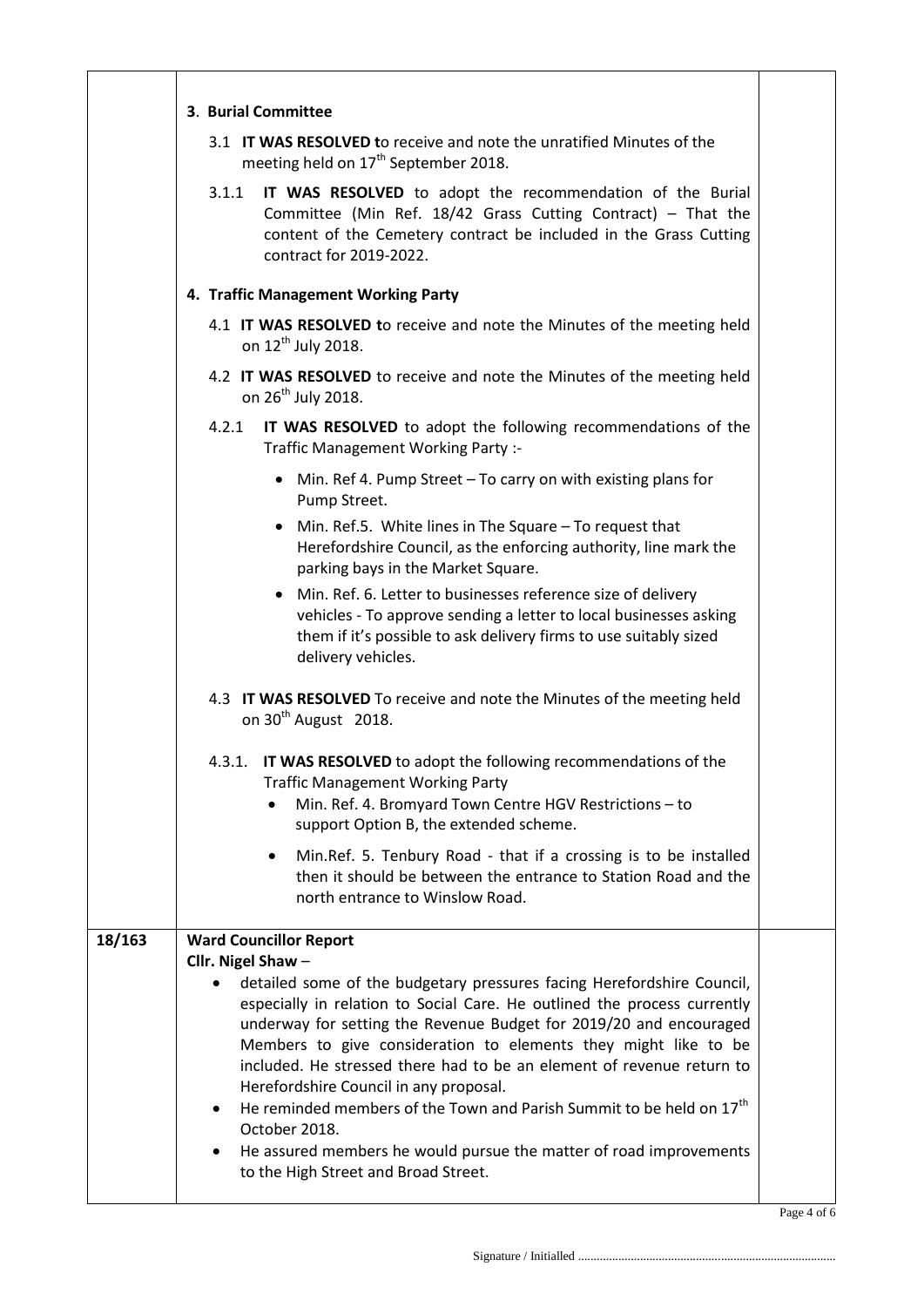| 18/164 | <b>Consultations</b>                                                                 |  |
|--------|--------------------------------------------------------------------------------------|--|
|        | 1. Herefordshire's Children and Young People's Plan 2018 - 2023                      |  |
|        | Herefordshire's Children and Young People's Partnership are consulting on a          |  |
|        | draft plan which will set out its priorities for the next five years. The Town       |  |
|        | Council was invited to comment. Deadline for feedback is 30 <sup>th</sup> September  |  |
|        | 2018. Further details available at:                                                  |  |
|        | https://www.herefordshire.gov.uk/downloads/download/1901/children_a                  |  |
|        | nd young peoples plan 2018-23 consultation documents                                 |  |
|        |                                                                                      |  |
|        | NOTED.                                                                               |  |
|        | 2. Permitted development for shale gas exploration                                   |  |
|        | Government is seeking views on the principle of granting planning permission         |  |
|        | for non-hydraulic shale gas exploration development through a permitted              |  |
|        | development right.                                                                   |  |
|        | This consultation closes at 11:45pm on 25 October 2018.                              |  |
|        | Further details available at:                                                        |  |
|        | https://www.gov.uk/government/consultations/permitted-development-                   |  |
|        | for-shale-gas-exploration                                                            |  |
|        | <b>IT WAS RESOLVED</b> that the Town Council submits the view that it does not       |  |
|        | believe applications for shale gas exploration should be allowed under permitted     |  |
|        | development regulations but rather such matters should be dealt with by the          |  |
|        | local planning authority.                                                            |  |
|        |                                                                                      |  |
| 18/165 | <b>Reports of Outside Bodies:</b>                                                    |  |
|        | Chamber of Commerce $-$ Cllr. James $-$ Tony Burt had given a presentation<br>1)     |  |
|        | about the Speed Festival.                                                            |  |
|        | Bromyard Grammar School Foundation - Cllr Cave<br>2)                                 |  |
|        | No meeting.                                                                          |  |
|        | Bromyard Relief in Need - Cllr Cave<br>3)                                            |  |
|        | No meeting.                                                                          |  |
|        | Market Towns Forum (MTF) - Cllrs Brunsdon & Churchill. It was queried<br>4)          |  |
|        | whether the Town & Parish Council Summit would negate the need for the               |  |
|        | Market Towns Forum; it was hoped the Summit would complement the                     |  |
|        | MTF, however, as meetings were held increasingly infrequently the TC was             |  |
|        | asked to seek information about the future of the MTF.                               |  |
|        | Public Hall Committee - Cllr. Churchill reported it had been agreed to install<br>5) |  |
|        | an extension to the Public Hall especially with a view to making the building        |  |
|        | more easily accessible by the disabled; pre-planning advice had been                 |  |
|        | sought.<br>Tuesday evenings were now free for bookings.                              |  |
|        | Bromyard Downs Common Association - Cllr. Churchill.<br>6)                           |  |
|        | Jo Stoddard - new chairman.                                                          |  |
|        | Meeting held in September at which new initiatives and possible sources of           |  |
|        | funding were discussed. The stolen Owl had been reported to the Police.              |  |
|        | HALC - Cllr Cave<br>7)                                                               |  |
|        | No meeting.                                                                          |  |
|        | Festivals Association - Cllr. Helen Pettit did not attend.<br>8)                     |  |
|        | Kempson Players - Cllr Brunsdon<br>9)                                                |  |
|        | Summer Fete had been a success; zip wire to be opened on 25 <sup>th</sup>            |  |
|        | September.                                                                           |  |
|        |                                                                                      |  |